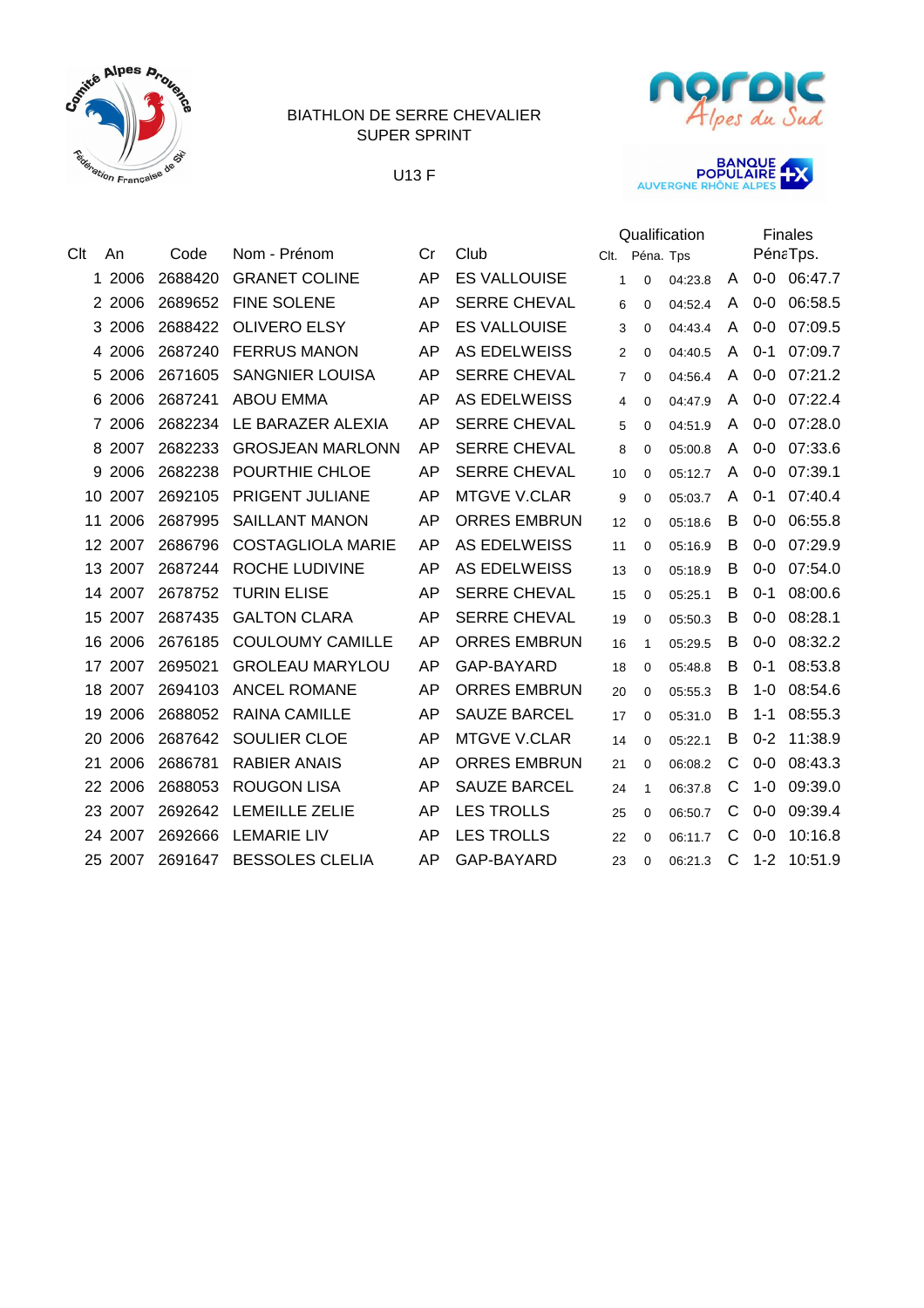







|            |         |                               |    |                     | Qualification  |                |         | <b>Finales</b> |         |             |
|------------|---------|-------------------------------|----|---------------------|----------------|----------------|---------|----------------|---------|-------------|
| Clt<br>An  | Code    | Nom - Prénom                  | Cr | Club                | Clt.           | Péna. Tps      |         |                |         | PénaTps.    |
| 1 2007     | 2691469 | <b>CHAPUIS LAURIC</b>         | AP | <b>ORRES EMBRUN</b> | $\mathbf{1}$   | $\Omega$       | 04:33.4 | A              |         | 0-0 07:05.2 |
| 2 2006     | 2686452 | <b>ANCEL THEO</b>             | AP | <b>ORRES EMBRUN</b> | 2              | 0              | 04:34.2 | A              | $0-0$   | 07:05.5     |
| 2006<br>3  | 2687635 | <b>ARNAUD NOE</b>             | AP | <b>MTGVE V.CLAR</b> | 3              | $\Omega$       | 04:37.4 | A              | $0-0$   | 07:09.1     |
| 2007<br>4  | 2675199 | <b>RICHARD CLEMENT</b>        | AP | <b>AS EDELWEISS</b> | 5              | 0              | 04:46.4 | A              | $1-0$   | 07:26.5     |
| 2006<br>5  | 2690192 | <b>ROCHAS NINO</b>            | AP | <b>ORRES EMBRUN</b> | 4              | 0              | 04:41.0 | A              | $0-0$   | 07:39.2     |
| 2006<br>6  | 2687438 | <b>EAUBELLE SCHIARI ANGAP</b> |    | <b>AS EDELWEISS</b> | 6              | 0              | 04:54.0 | A              | $0-1$   | 07:40.5     |
| 2006<br>7  | 2678249 | <b>MENNECIER CHARLIE</b>      | AP | <b>AS EDELWEISS</b> | 9              | 0              | 04:56.2 | A              | $0 - 2$ | 08:03.7     |
| 2007<br>8  | 2691486 | <b>CASSIA BAPTISTE</b>        | AP | <b>ORRES EMBRUN</b> | $\overline{7}$ | 0              | 04:54.2 | A              | $0 - 1$ | 08:18.8     |
| 2006<br>9  | 2691492 | <b>LOMBARD VALENTIN</b>       | AP | <b>ORRES EMBRUN</b> | 10             | 0              | 05:01.2 | A              | $0-0$   | 08:54.2     |
| 2007<br>10 | 2676189 | <b>WILLIAMS IVAN</b>          | AP | <b>ORRES EMBRUN</b> | 8              | 0              | 04:55.9 | A              | $0 - 5$ | 12:32.8     |
| 11 2007    | 2684257 | <b>ANDRILLON GASPARD</b>      | AP | <b>LES TROLLS</b>   | 15             | 0              | 05:16.0 | В              | $0-0$   | 07:35.2     |
| 12 2007    | 2678751 | POINSONNET MAHE               | AP | <b>MTGVE V.CLAR</b> | 18             | 2              | 05:26.7 | B              | $0-0$   | 07:35.4     |
| 13 2007    | 2682227 | <b>FISCHER VICTOR</b>         | AP | <b>SERRE CHEVAL</b> | 14             | 0              | 05:11.2 | B              | $0 - 0$ | 07:47.1     |
| 14 2006    | 2685406 | <b>CLARET SIMON</b>           | AP | GAP-BAYARD          | 11             | 0              | 05:02.6 | B              | $1 - 1$ | 07:51.3     |
| 2006<br>15 | 2694104 | <b>BOUNOUS ELIOT</b>          | AP | <b>ORRES EMBRUN</b> | 13             | $\Omega$       | 05:09.0 | B              | $0 - 1$ | 08:09.5     |
| 2006<br>16 | 2687638 | <b>BENE VICTOR</b>            | AP | <b>MTGVE V.CLAR</b> | 17             | $\Omega$       | 05:25.6 | B              | $0 - 0$ | 08:09.9     |
| 2007<br>17 | 2691498 | <b>BERNARD LUIS</b>           | AP | <b>ORRES EMBRUN</b> | 19             | $\mathbf{1}$   | 05:27.2 | B              | $1 - 0$ | 08:10.2     |
| 2007<br>18 | 2676524 | <b>BORDET TOM</b>             | AP | <b>SERRE CHEVAL</b> | 12             | $\mathbf{1}$   | 05:05.9 | B              | $0 - 3$ | 08:22.2     |
| 2007<br>19 | 2692104 | <b>FALLET MATHIEU</b>         | AP | <b>MTGVE V.CLAR</b> | 16             |                | 05:19.9 | B              | $0 - 1$ | 09:05.6     |
| 2007<br>20 | 2692669 | <b>JOUANNEAU THELLIER TAP</b> |    | <b>LES TROLLS</b>   | 20             | $\mathbf{1}$   | 05:30.7 | B              | $0 - 3$ | 09:09.2     |
| 21 2006    | 2681874 | <b>FRIBOURG JEREMIE</b>       | AP | <b>SAUZE BARCEL</b> | 21             | 1              | 05:40.1 | С              | $0-0$   | 07:45.5     |
| 22 2006    | 2688417 | <b>CELSE TIMEO</b>            | AP | <b>ES VALLOUISE</b> | 22             | 4              | 05:42.4 | C              | $2 - 0$ | 08:09.3     |
| 23 2006    | 2677420 | <b>CROSE SIMON</b>            | AP | <b>SAUZE BARCEL</b> | 23             | $\overline{2}$ | 05:59.4 | С              | $1 - 1$ | 08:26.6     |
| 24 2006    | 2679311 | <b>RIVIERE MANOLO</b>         | AP | <b>ES VALLOUISE</b> | 24             | $\mathbf{1}$   | 06:13.5 | С              | $0-0$   | 08:27.1     |
| 2007<br>25 | 2692030 | THEVENET LEO                  | AP | <b>SAUZE BARCEL</b> | 26             | 1              | 06:45.8 | C              | $0 - 1$ | 09:07.5     |
| 26 2007    | 2696967 | PALLAUD ANTOINE               | AP | GAP-BAYARD          | 25             | 2              | 06:31.6 | С              | $2 - 0$ | 09:57.0     |
| 27 2007    | 2696969 | <b>JUBERT EDOUARD</b>         | AP | GAP-BAYARD          | 27             | 2              | 08:33.9 | C              | $2 - 0$ | 12:39.1     |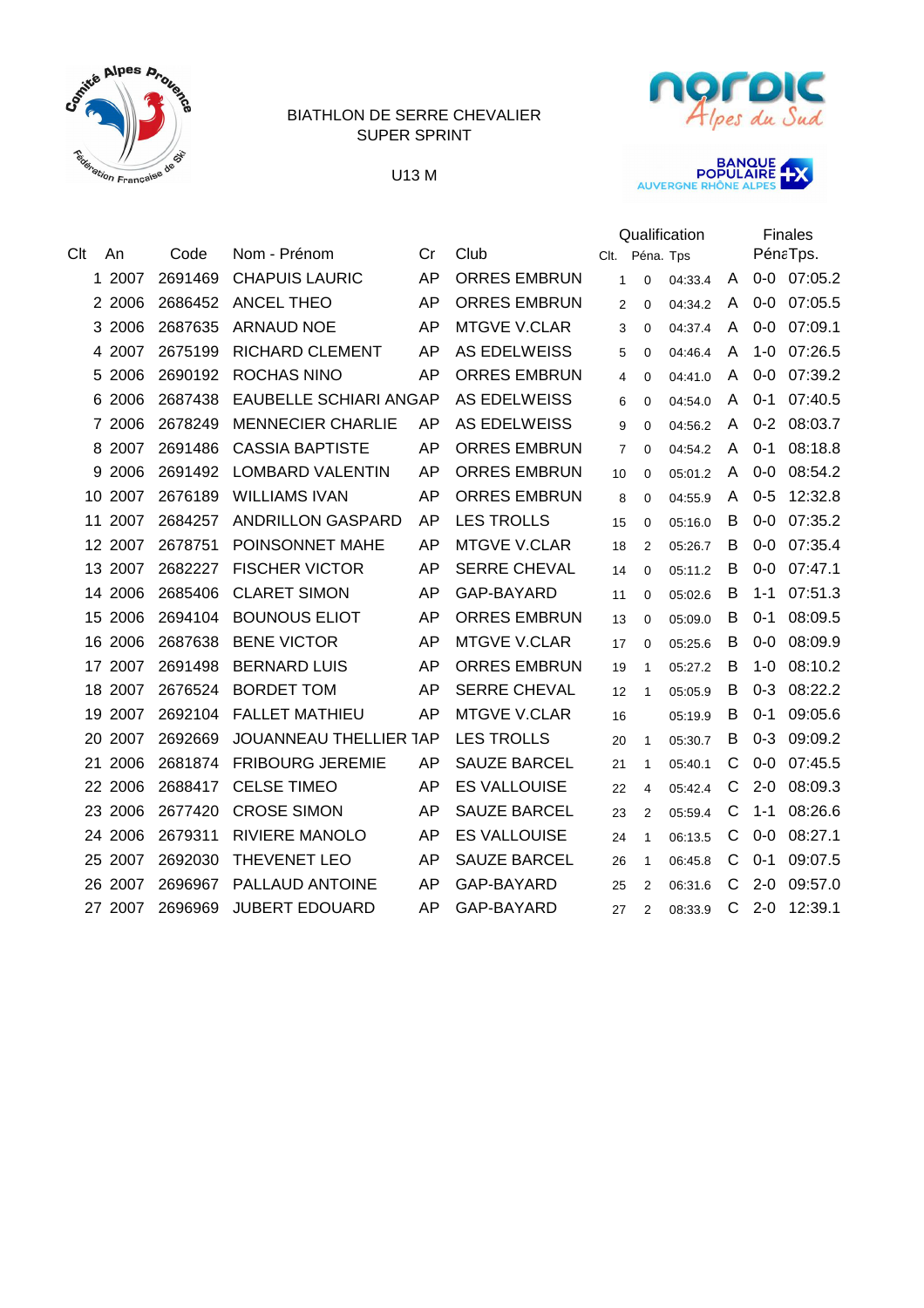







|     |         |         |                         |    |                     |                |                | Qualification |              |         | <b>Finales</b> |
|-----|---------|---------|-------------------------|----|---------------------|----------------|----------------|---------------|--------------|---------|----------------|
| Clt | An      | Code    | Nom - Prénom            | Cr | Club                | Clt.           | Péna. Tps      |               |              |         | PénaTps.       |
|     | 1 2005  | 2671604 | PHILIP NINON            | AP | <b>SERRE CHEVAL</b> | $\mathbf{1}$   | $\Omega$       | 07:15.7       | A            | $0 - 0$ | 10:54.6        |
|     | 2 2005  | 2667872 | <b>BONNARDEL MELIA</b>  | AP | <b>SERRE CHEVAL</b> | 4              | $\overline{2}$ | 07:30.5       | A            | $1 - 0$ | 10:55.7        |
|     | 3 2004  | 2671606 | <b>BASSA INA</b>        | AP | <b>ES VALLOUISE</b> | 2              | 0              | 07:17.3       | A            | $0 - 0$ | 11:02.8        |
|     | 4 2004  | 2682228 | <b>MARTIN COLINE</b>    | AP | <b>SERRE CHEVAL</b> | 5              | 0              | 07:32.7       | A            | $0-0$   | 11:09.5        |
|     | 5 2005  | 2667869 | <b>RAFAITIN ELOISE</b>  | AP | <b>SERRE CHEVAL</b> | 3              | 0              | 07:23.7       | A            | $0-0$   | 11:20.4        |
|     | 6 2005  | 2683414 | <b>VASSEL LOU ANN</b>   | AP | <b>LES TROLLS</b>   | 8              | 0              | 08:00.2       | A            | $0 - 1$ | 11:56.6        |
|     | 7 2004  | 2670541 | ROMO DUPONT AILEEN AP   |    | <b>SERRE CHEVAL</b> | 6              | 0              | 07:48.9       | A            | $0-0$   | 12:03.3        |
|     | 8 2005  | 2681766 | <b>DUPORT ANAELLE</b>   | AP | <b>MTGVE V.CLAR</b> | $\overline{7}$ | $\mathbf{1}$   | 07:52.3       | A            | $1 - 1$ | 12:35.0        |
|     | 9 2005  | 2681489 | DUPONT LEFEBVRE JEAAP   |    | GAP-BAYARD          | 9              | 0              | 08:00.6       | $\mathsf{A}$ | $0 - 3$ | 12:49.1        |
| 10  | 2005    | 2688049 | <b>GIACOPINI ANAIS</b>  | AP | <b>SAUZE BARCEL</b> | 10             | $\Omega$       | 08:04.3       | A            | $0 - 2$ | 12:55.4        |
| 11  | 2005    | 2682675 | <b>BUISSON ROMANE</b>   | AP | <b>ES VALLOUISE</b> | 16             | 4              | 09:26.0       | B            | $1 - 0$ | 11:47.8        |
| 12  | 2004    | 2690974 | <b>LADA CLEMENCE</b>    | AP | GAP-BAYARD          | 11             | $\overline{2}$ | 08:13.3       | B            | $0 - 0$ | 11:55.1        |
| 13  | 2004    | 2691656 | <b>MERY VALENTINE</b>   | AP | GAP-BAYARD          | 12             | 4              | 08:19.1       | B            | $2 - 1$ | 12:07.8        |
|     | 14 2004 | 2694100 | <b>BAILLON ALBANE</b>   | AP | <b>ORRES EMBRUN</b> | 18             | $\mathbf{1}$   | 09:43.5       | B            | $1-0$   | 13:21.1        |
| 15  | 2005    | 2688051 | <b>PRIGENT MAIWEN</b>   | AP | <b>SAUZE BARCEL</b> | 13             | 0              | 08:26.8       | B            | $0 - 1$ | 13:26.0        |
| 16  | 2004    | 2677818 | <b>VIANO BELLANDINE</b> | AP | <b>ES VALLOUISE</b> | 17             | $\mathcal{P}$  | 09:36.1       | в            | $1 - 0$ | 13:37.2        |
| 17  | 2005    | 2683353 | RUCINSKI NATACHA        | AP | GAP-BAYARD          | 14             | 2              | 08:31.1       | B            | $5-2$   | 13:50.2        |
| 18  | 2005    | 2688788 | ROUGON SVETLANA         | AP | <b>SAUZE BARCEL</b> | 15             | 3              | 09:11.6       | B            | $4 - 1$ | 14:13.2        |